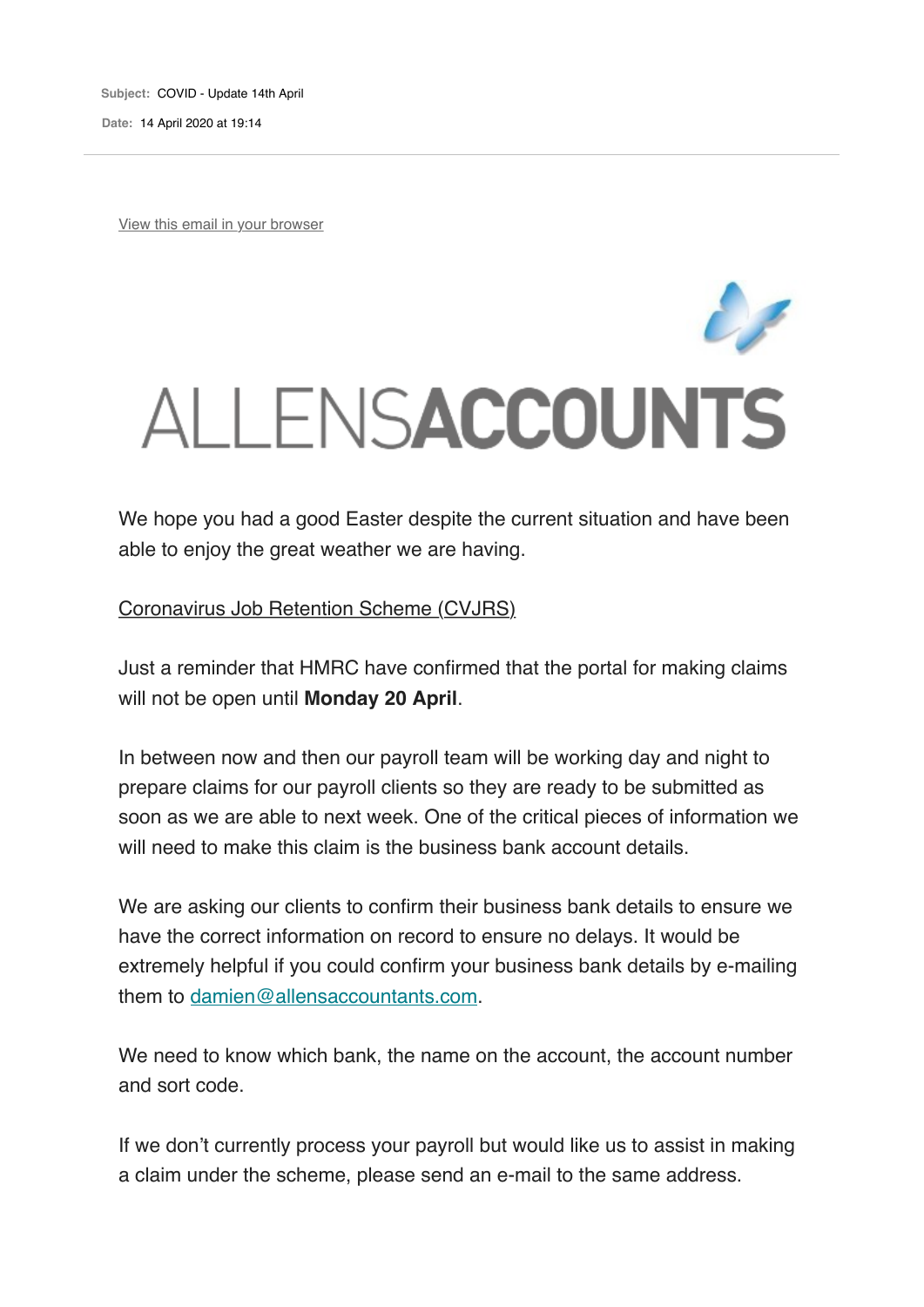The third version of HMRC's guidance on the CVJRS was published over the Easter weekend. https://www.gov.uk/guidance/claim-for-wage-costs-throughthe-coronavirus-job-retention-scheme

The section on the interaction with sick pay has been expanded. In brief:

- The CVJRS is not intended for short-term absences due to sickness or self-isolation, but if there are business reasons an employee may be moved from sick pay to furlough pay.
- Employers are entitled to furlough employees who are being shielded or off on long-term sick leave.
- Employees who become sick while on furlough can be kept on furlough pay, but must be paid at least statutory sick pay.
- Employers can claim under both the CVJRS and the statutory sick pay rebate scheme for the same employee, but not for the same period of time.

There is a new section on dealing with those returning from statutory leave, such as maternity or paternity leave. It confirms that claims for those returning after 28 February 2020 should be based on their salary, rather than the pay they received while on statutory leave.

No further guidance is given on whether the grant can be used towards holiday pay.

HMRC have added that to be eligible for the grant an employee on furlough cannot undertake work for their employer '**or any linked or associated organisation'**. There is no guidance on what is a linked organisation.

## VAT Payment Deferral

Please note that it is **only VAT payments that can be deferred** (between 20 March 2020 and 30 June 2020).

This deferral scheme **does not include PAYE liabilities**, which are due by the normal date or HMRC will charge late payment interest.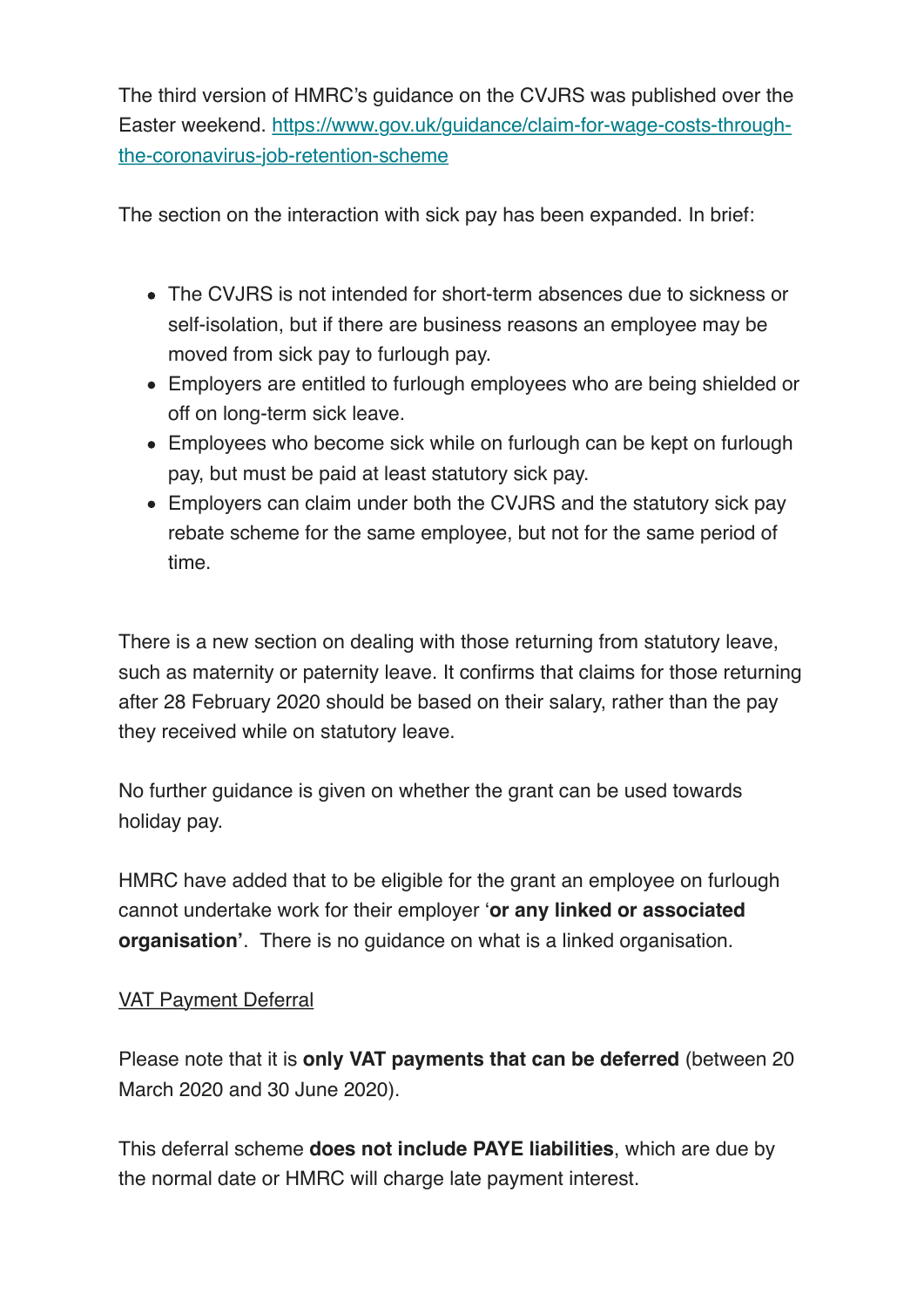If a business is unable to pay its PAYE liabilities on time due to Coronavirus they should call HMRC on 0800 024 1222 to make a time to pay arrangement.

## Self-employment Income Support Scheme

HMRC have today published guidance on how they will calculate **total income** and **trading profits** for the purposes of the scheme, designed to provide help for the self-employed and members of partnerships who have lost profits due to coronavirus.

As a reminder HMRC will assess eligibility for the grant based on information from filed tax returns and to be eligible for the scheme applicants must:

- 1. have **trading profits** of no more than £50,000 AND more than 50% of your **total income** for either:
	- a. the tax year 2018/19; or
	- b. the average of the tax years 2016/17, 2017/18 and 2018/19
- 2. have filed a tax return for the tax year 2018/19
- 3. have traded in the tax year 2019/20
- 4. intend to continue to trade in the tax year 2020/21
- 5. be adversely impacted by coronavirus.

HMRC have confirmed that **total income** is the total of income from earnings, trading profits, property income, dividends, savings income, pension income and miscellaneous income including social security income.

To calculate **trading profits** HMRC will '*use the figures provided on tax returns for the total trading income (turnover), then deduct any allowable business expenses and capital expenditure'*.

The guide provides examples of how to calculate total trading income in each of the tax years 2016/17, 2017/18 and 2018/19 and work out the average trading profit. The guide provides examples based on someone who only traded in the tax year 2018/19, as well as someone who traded for two or three tax years.